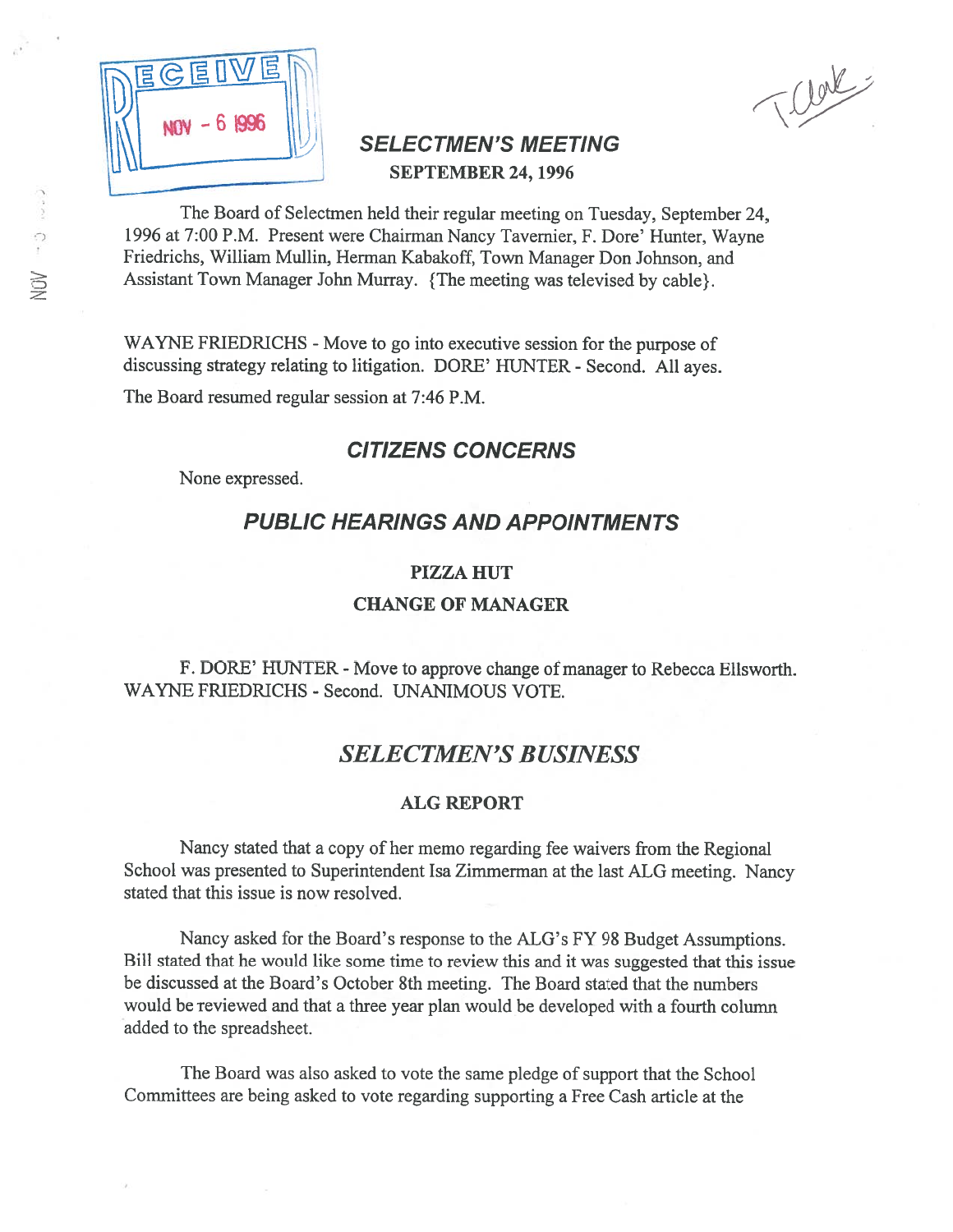Annual 1997 Town Meeting in order to offset revenue or overlay shortfall incurred during fiscal Year 1997. Bill stated that he wanted 100% assurance that the Department of Revenue would respond positively to this vote. BILL MULLIN - Move to adopt pledge of suppor<sup>t</sup> HERMAN KABAKOFF - Second. UNANIMOUS VOTE.

#### RECREATION ISSUES

Bill presented the Board with <sup>a</sup> memorandum regarding developing <sup>a</sup> "White Paper" project with respec<sup>t</sup> to active recreation issues. Bill stated that he would like this project completed by Friday, November 1, 1996. Bill stated that he would like to see <sup>a</sup> vision for active recreation needs developed by <sup>a</sup> professional and also <sup>a</sup> policy guide developed. Bill also suggested that abutting towns be surveyed and that there be <sup>a</sup> recreation summit in the middle of October. Bill suggested that <sup>a</sup> recreation committee be formed. Nancy stated that this seems like an ambitious schedule and questioned how much <sup>a</sup> professional survey would cost. Bill stated that he thought under \$10,000 would be adequate.

WILLIAM MULLIN - Move to establish the following goals:

- 1. Develop vision for active recreation.
- 2. Create "White paper" or policy guide with respec<sup>t</sup> to active recreation, with <sup>a</sup> target date of November 1, 1996.
- 3. Professional survey not to exceed \$10,000.

F. DORE' HUNTER - Second. UNANIMOUS VOTE.

#### CROSS WALK REQUEST

Helene O'Brien has requested that the Town paint the crosswalks on Route 111 by McCarthy Towne and by R.J. Grey Junior High more prominently and the crosswalk on Prospect Street which is currently unmarked. Ms. O'Brien would also like to see traffic cones on Route 111 in order to remind vehicles of the State Law which requires cars to yield to pedestrians and also to enforce speeding and yielding laws more vigorously. Ms. O'Brien is concerned with children's safety and stated that the existing crosswalks are unacceptable. The Board stated that the State has previously asked the Town to remove barrels that were installed, however it was suggested that we try cones. The Board also suggested that signs be installed on the side of the road stating penalties for failure to yield to pedestrians and also to increase police enforcement. It was also decided to use thermo-plastic material in <sup>a</sup> color other than green to fill in the existing crosswalks. HERMAN KABAKOFF - Move to the following:

- 1. Paint the crosswalks on Route <sup>111</sup> by McCarthy -Towne School and by R.J. Grey more prominently.
- 2. Paint the crosswalk on Prospect Street, parallel to Route 111 which is currently unmarked.
- 3. Post traffic cones and/or barrels at the Route Ill crosswalks to remind motorists of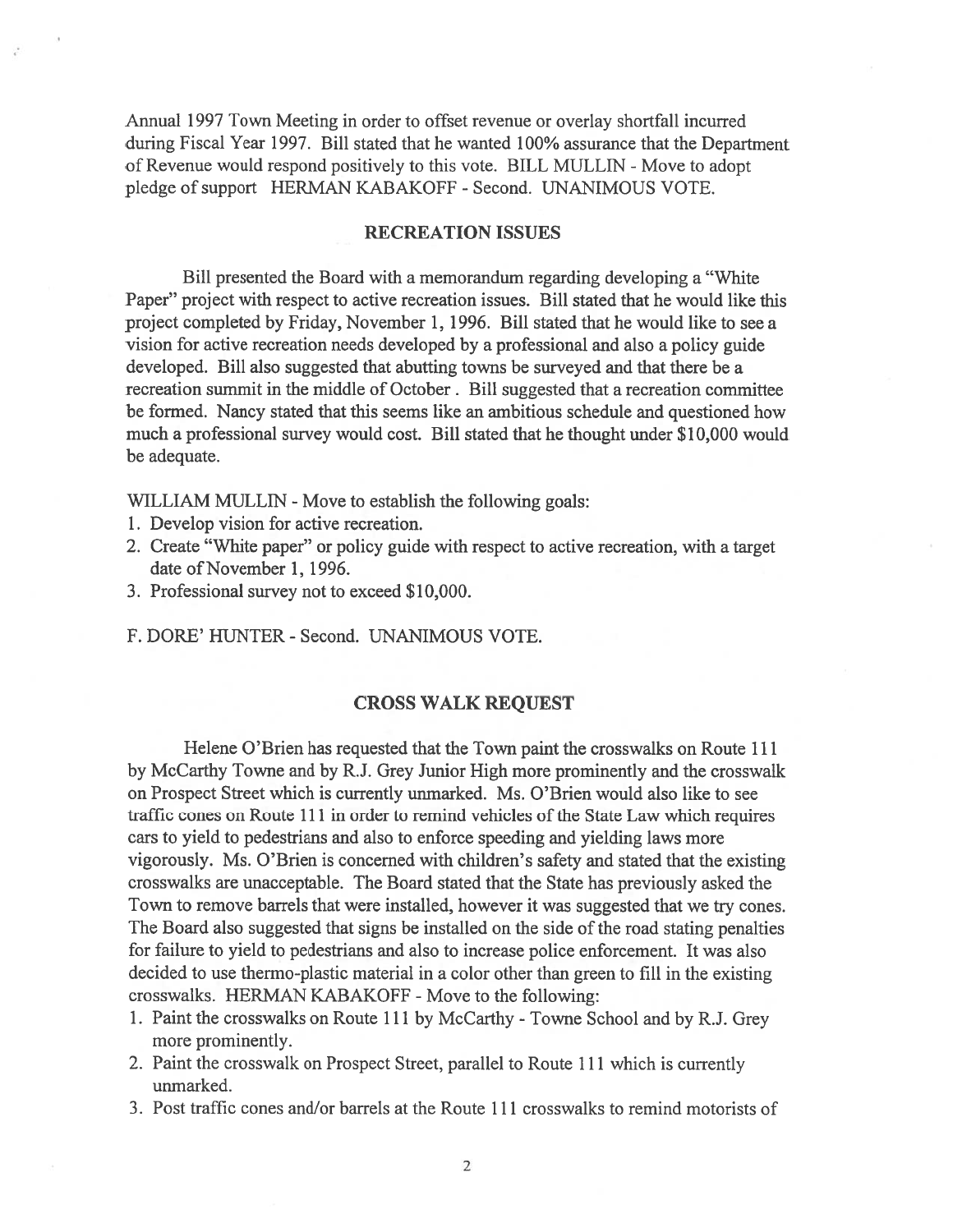the state law requiring cars to yield to pedestrians.

- 4. Enforce both the speeding and yielding laws more vigorously, especially before and after the crossing guards are on duty.
- 5. Install permanent signs on side of road indicating the need to yield for pedestrians.
- 6. Fill the crosswalks with thermo-plastic material other than green.

WILLIAM MULLEN - Second. UNANIMOUS VOTE.

DORE' HUNTER - Move to rescind existing policy that crosswalks be filled with the color green. WILLIAM MULLEN - Second. UNANIMOUS VOTE.

### LIBRARY GRANT

DORE' HUNTER - Move to send letter of thanks to Staff and Library Trustees regarding receiving the 2.1 million gran<sup>t</sup> for the Library Expansion. WILLIAM MULLEN - Second. UNANIMOUS VOTE.

### SOUTH ACTON BRIDGE

The Board discussed sending an appreciation plaque to the Maynard Fire Department for their help during the bridge reconstruction.

#### D.E.P.

Nancy expressed her displeasure regarding the recent meeting with D.E.P. regarding sewers. Nancy stated that the D.E.P. asked the Town to start from scratch after the Town has spen<sup>t</sup> many, many years trying to sewer areas of Acton. Nancy stated that it was an intense 2 1/2 hour meeting. Nancy stated that thanks to the help of Senator Bob Durand, <sup>a</sup> D.E.P. representative, Paul Hogan, has been appointed to Acton in order to help us through the process.

### WILLOW/SUMMER STREET INTERSECTION

Bill stated that we need to progress due to the fact that there have been more accidents there lately. Staff stated that this would be scheduled for the October 8, 1996 meeting.

### MASS. MUNICIPAL ASSOCIATION

WAYNE FRIEDRICHS - Move to have staff fill out Kenneth Pickard award application for 2001 and ALG. DORE' HUNTER -Second. UNANIMOUS VOTE.

## CONSENTA GENDA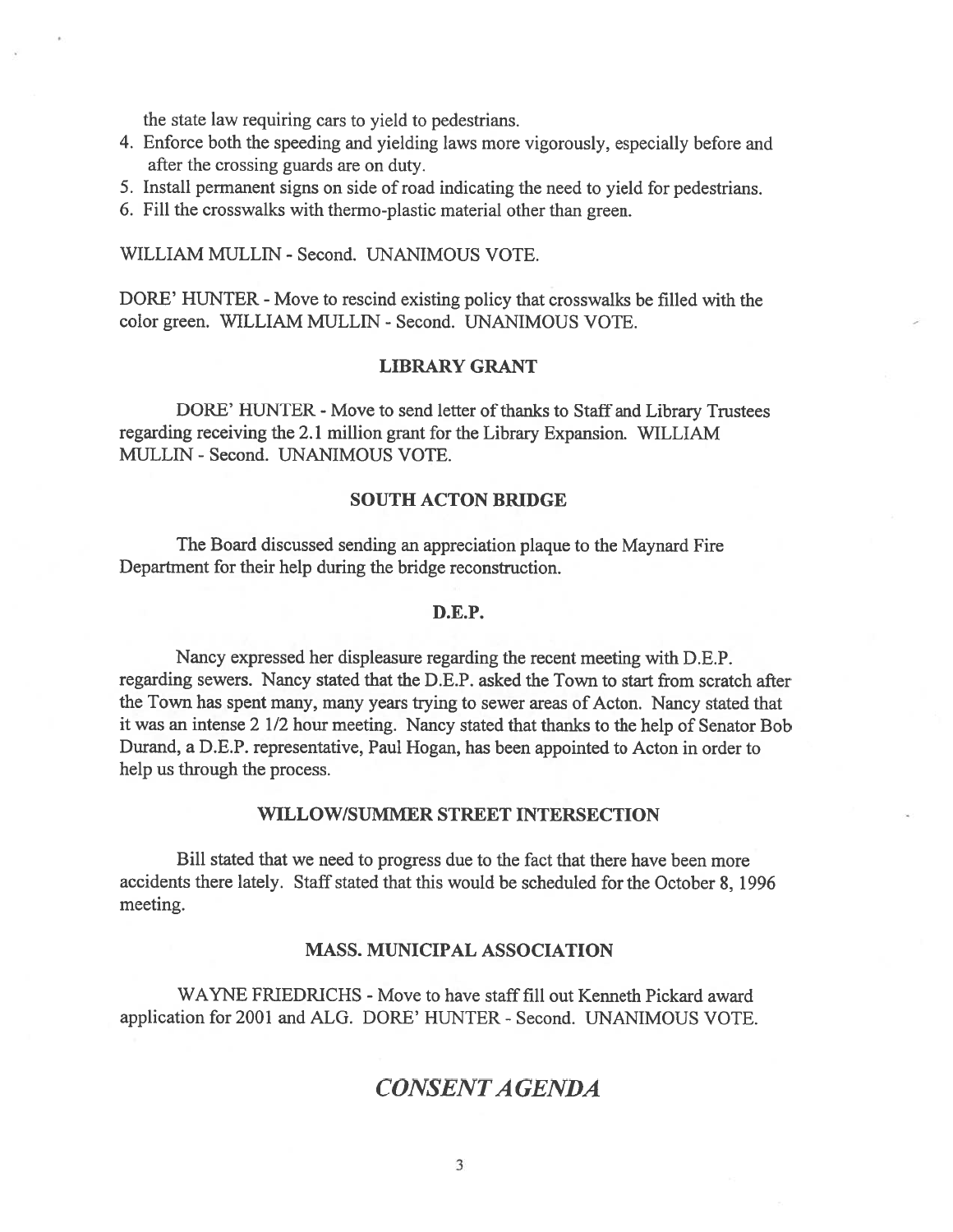DORE' HUNTER - Move to accept the Consent Agenda as printed. WAYNE FRIEDRICHS - Second. UNANIMOUS VOTE.

## TOWN MANAGERS REPORT

## BOSTON GAS CO. FEE RECOMMENDATION

WILLIAM MULLIN - Move to recommend 30 street cut permits at \$50.00 each for <sup>a</sup> total of \$1,500. DORE' HUNTER - Second. UNANIMOUS VOTE.

The Board adjourned at 9:40 P.M.

Ref without

Date *l* 

Sheryl B<sup>a</sup>

Recording Secretary Mm 9\_24 Doc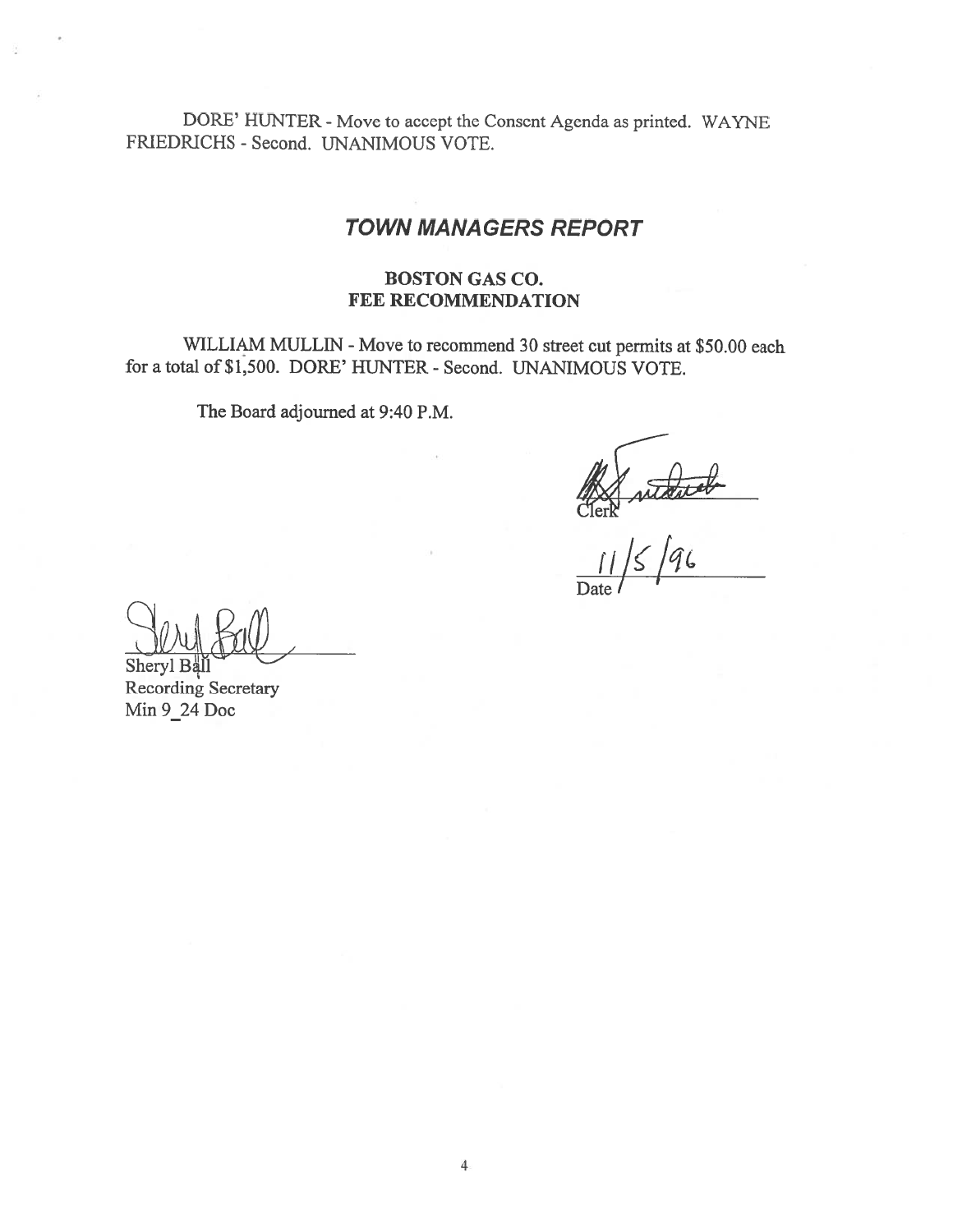September 20, 1996

TO Board of Selectmen

FROM: Nancy E. Tavernier, Chairman

SUBJECT: Selectmen's Report

# AGENDA

# Room 204

٠.

## SEPTEMBER 24, 1996

## NOTE: Meeting to begin at 7:00 with executive session.

### I. CITIZEN'S CONCERNS

### II. PUBLIC HEARINGS & APPOINTMENTS

1. 7:45 PIZZA HUT - CHANGE OF MANAGER- Rebecca Ellsworth will be present to discuss the Change of Manager request by Pizza Hut. Enclosed <sup>p</sup>lease find documents and staff comment in conjunction with their request for Manager approval.

### III. SELECTMEN'S 8USINESS

2. ALG REPORT -Enclosed <sup>p</sup>lease find <sup>a</sup> copy of the letter sent to the schools regarding the Wavier requests for the Regional District. Chairman will report to Board on AGL Meeting discussions.

3. RECREATION ISSUES DISCUSSION -Selectman Mullin will be discussing structure of the Town's efforts to manage Active Recreation resources.

4. CROSS WALK REQUEST - Enclosed <sup>p</sup>lease find <sup>a</sup> letter from Helene O'Brien in the subject regard for Board Discussion.

### IV. CONSENT AGENDA

5. CATHERINE COLEMAN - Acton-Boxborough Arts Council - Enclosed please find a recommendation from VCC to appoint Ms. Coleman as <sup>a</sup> Full Member of ABAC for <sup>a</sup> term to expire 6/30/99, for Board action.

6. SCOTT WIEDER -Cable Advisory Committee - Enclosed <sup>p</sup>lease find <sup>a</sup> recommendation from the VCC to appoint Mr. Wieder as <sup>a</sup> Full Member of the CAC with an expiration date of 6/30/99 for Board action.

7. ACCEPTANCE OF MINUTES - Enclosed <sup>p</sup>lease find minutes from August 20, <sup>1996</sup> for Board acceptance and signature.

8. ACCEPT GIFT -Enclosed <sup>p</sup>lease find <sup>a</sup> request from the West Acton Playground Committee for acceptance of <sup>p</sup>layground equipment for Board action.

### V. TOWN MANAGER'S REPORT